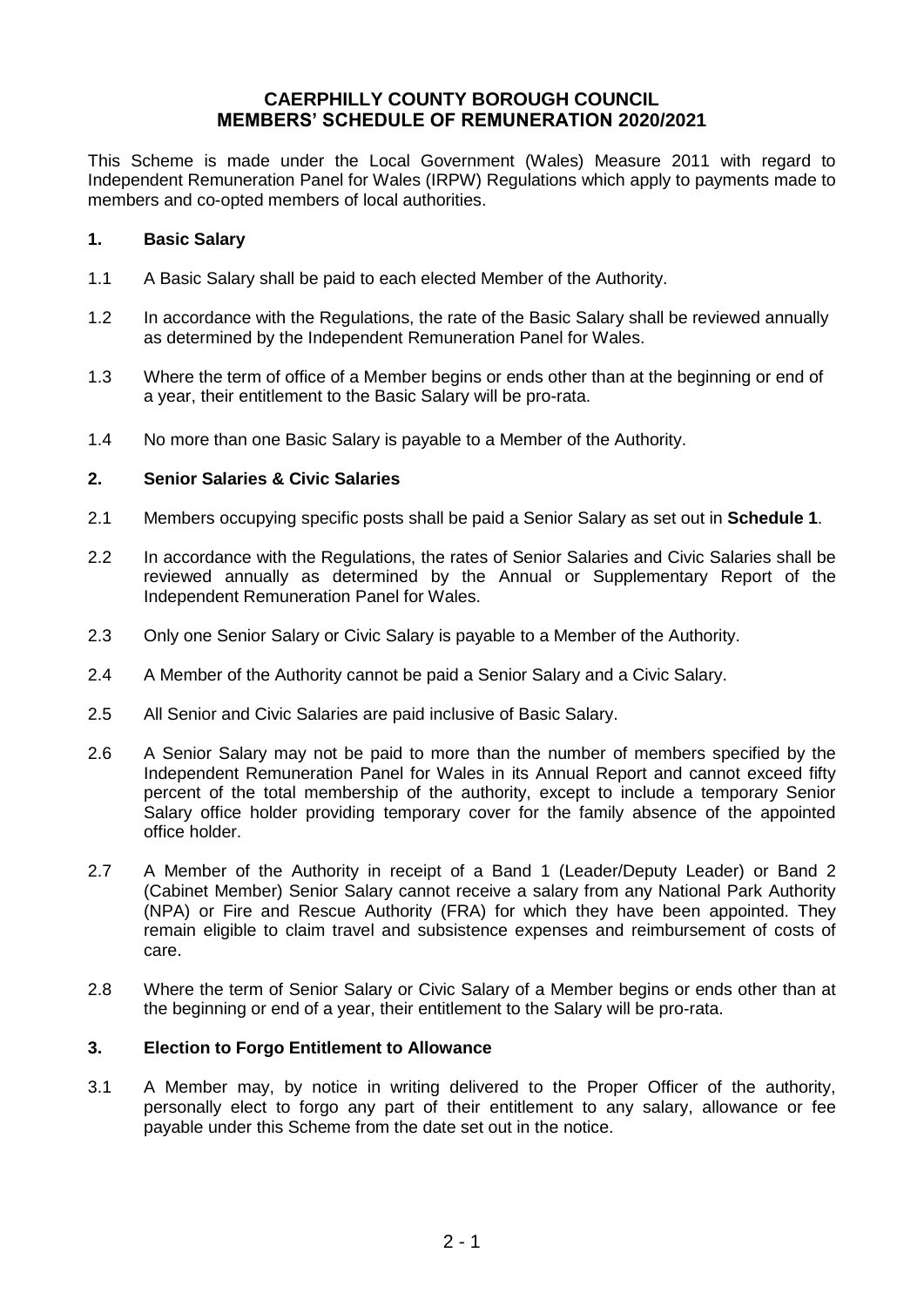# **4. Suspension of a Member**

- 4.1 Where a Member of the Authority is suspended or partially suspended from their responsibilities or duties as a Member of the Authority in accordance with Part III of the Local Government Act 2000 (Conduct of Members), or regulations made under the Act, the part of the Basic Salary payable to them in respect of that period for which they are suspended will be withheld by the Authority (Section 155 (1) of the Measure).
- 4.2 Where a Member in receipt of a Senior Salary is suspended or partially suspended from being a Member of the Authority in accordance with Part III of the Local Government Act 2000 (Conduct of Members), or regulations made under the Act, the Authority must not make payments of the Member's Senior Salary for the duration of the suspension (Section 155 (1) of the Measure). If the partial suspension relates only to the specific responsibility element of the payment, the Member may retain the Basic Salary.

# **5. Repayment of salaries, allowances or fees**

- 5.1 Where payment of any salary, allowance or fee has been made to a Member of the Authority or Co-opted Member in respect of any period during which the Member concerned:
	- (a) is suspended or partially suspended from that Member's/Co-opted Member's duties or responsibilities in accordance with Part 3 of the 2000 Act or regulations made under that Act;
	- (b) ceases to be a Member of the Authority or Co-opted Member; or
	- (c) is in any other way not entitled to receive a salary, allowance or fee in respect of that period,

the Authority will require that such part of the allowance as relates to any such period be repaid.

# **6. Payments**

- 6.1 Payments of all allowances will be made by the Payroll Manager by instalments of onetwelfth of the Member's annual entitlement on 15<sup>th</sup> of each month.
- 6.2 Where payment has resulted in a Member receiving more than their entitlement to salaries, allowances or fees the Authority will require that such part that is overpayment be repaid.
- 6.3 All payments are subject to the appropriate tax and National Insurance deductions.

# **7. Reimbursement of Costs of Care**

- 7.1 Reimbursement of costs of care shall be paid to a Member or Co-opted Member, who has caring responsibility for dependent children or adults, or a personal care requirement, provided the Member incurs expenses in the provision of such care whilst undertaking 'approved' council duties.
- 7.2 Reimbursement of costs of care applies in respect of children who are aged 15 or under and other persons for whom the Member or Co-opted Member can show that care is required. If a Member or Co-opted Member has more than one dependent the Member may claim more than one allowance, provided the Member can demonstrate a need to make separate arrangements for care.
- 7.3 Eligible Members may claim reimbursement of costs of care for actual and receipted costs up to a maximum amount not exceeding that determined by the Independent Remuneration Panel for Wales as set out in **Schedule 1**. All claims for reimbursement of costs of care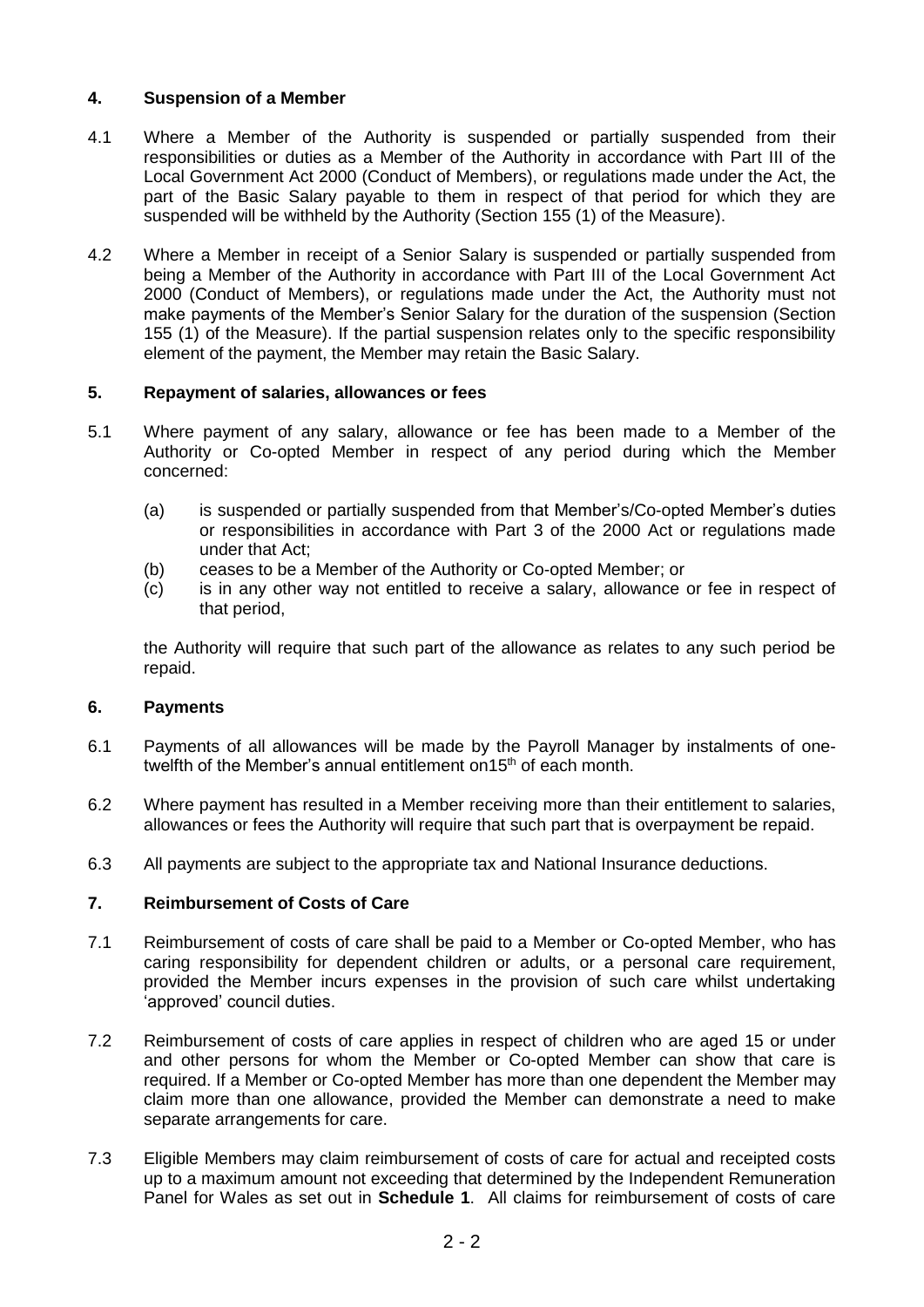should be made in writing to Democratic Services detailing times, dates and reasons for claim. Receipts are required for both informal and formal care arrangements.

#### **8. Family Absence**

- 8.1 Members are entitled under the provisions of the Family Absence for Members of Local Authorities (Wales) Regulations 2013 to a period of family absence, during which if they satisfy the prescribed conditions they are entitled to be absent from authority meetings.
- 8.2 When taking family absence Members are entitled to retain a basic salary irrespective of their attendance record immediately preceding the commencement of the family absence.
- 8.3 Should a senior salary holder be eligible for family absence they will be able to continue to receive their senior salary for the duration of the absence.
- 8.4 If the authority agrees that it is necessary to make a substitute appointment to cover the family absence of a senior salary holder the Member substituting will be eligible if the authority so decides to be paid a senior salary.
- 8.5 If the paid substitution results in the authority exceeding its maximum number of senior salaries, an addition to the maximum will be allowed for the duration of the substitution.

#### **9. Co-optees' payments**

- 9.1 A Co-optees' daily fee (with a provision for half day payments) shall be paid to Co-optees, provided they are statutory Co-optees with voting rights.
- 9.2 Co-optees' payments will be capped at a maximum of the equivalent of **10** full days a year for each committee to which an individual may be co-opted.
- 9.3 Payments will take into consideration travelling time to and from the place of the meeting, reasonable time for pre meeting preparation and length of meeting (up to the maximum of the daily rate).
- 9.4 The following are designated as the "appropriate officer" and will determine preparation time, travelling time and length of meeting, the fee will be paid on the basis of this determination.
	- The Monitoring Officer in respect of Co-opted members serving on Standards Committee.
	- The Internal Audit Manager in respect of Co-opted members serving on Audit Committee.
	- The Head of Democratic Services in respect of Co-opted members serving on Education for Life Scrutiny Committee
- 9.5 The appropriate officers can determine in advance whether a meeting is programmed for a full day and the fee will be paid on the basis of this determination even if the meeting finishes before four hours has elapsed.
- 9.6 A half day meeting is defined as up to 4 hours.
- 9.7 A full day meeting is defined as over 4 hours.
- 9.8 The daily and half day fee for the Chairpersons of the Standards Committee and Audit Committee, as determined by the Independent Remuneration Panel for Wales, is set out in **Schedule 1**.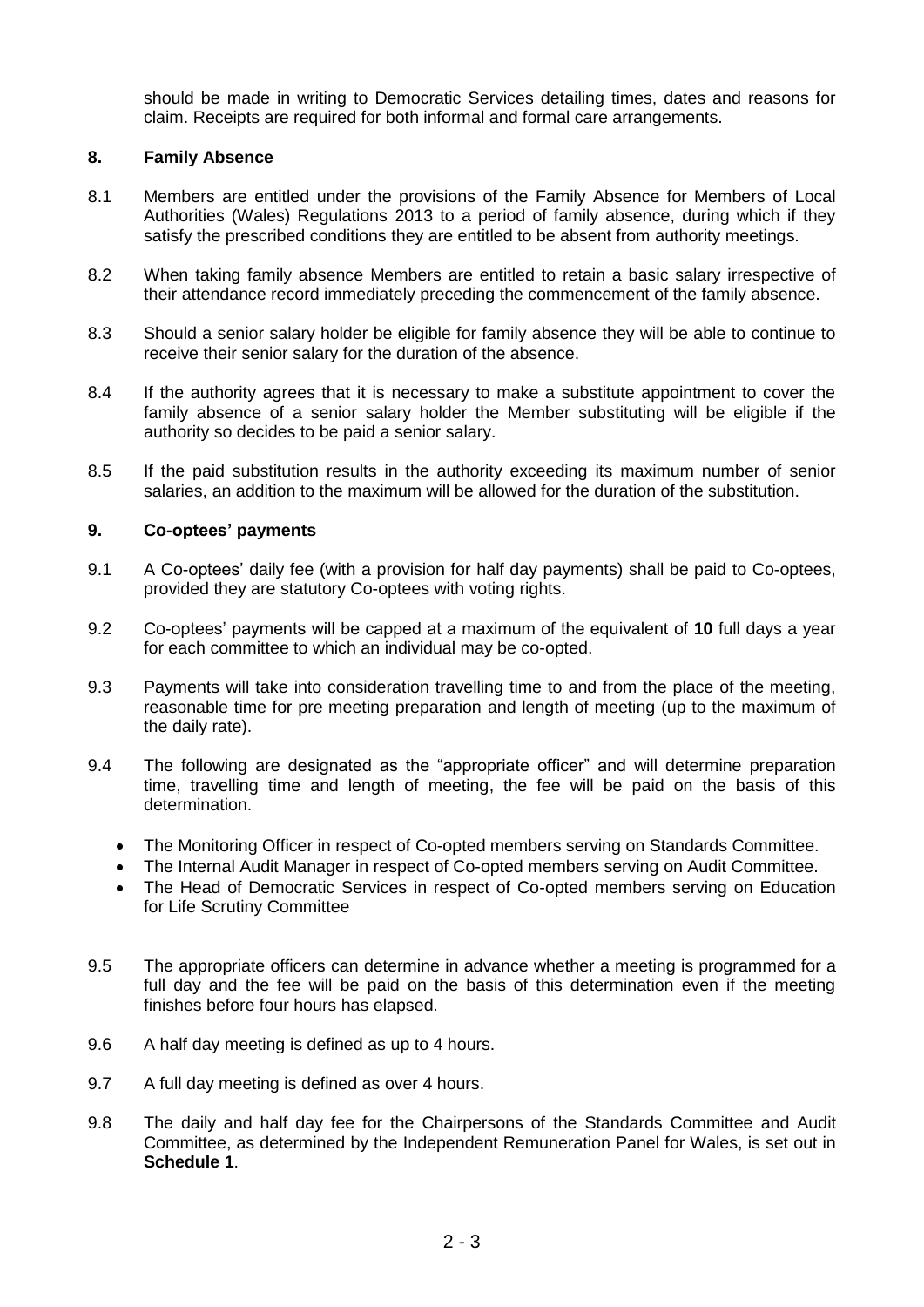9.9 The daily and half day fee for other statutory Co-optees with voting rights, as determined by the Independent Remuneration Panel for Wales, is set out in **Schedule 1**.

#### **10. Travel and Subsistence Allowances**

#### 10.1 **General Principles**

- 10.2 Members and Co-opted Members are entitled to claim travelling expenses when travelling on the Authority's business for 'approved duties' as set out in **Schedule 2.** Where Members travel on the Authority's business they are expected to travel by the most cost effective means. In assessing cost effectiveness regard will be given to journey time. A Member who does not travel by the most cost effective means may have their claim abated by an appropriate amount.
- 10.3 Where possible Members should share transport.
- 10.4 The distance claimed for mileage should be the shortest reasonable journey by road from the point of departure to the point at which the duty is performed, and similarly from the duty point to the place of return.
- 10.5 The rates of Members' Travel and Subsistence Allowances are set out in **Schedule 3** and are subject to annual review by the Independent Remuneration Panel for Wales.
- 10.6 Where a Member is suspended or partially suspended from their responsibilities or duties as a Member of the Authority in accordance with Part III of the Local Government Act 2000 (Conduct of Members), or regulations made under the Act, any travel and subsistence allowances payable to them in respect of that period for which they are suspended or partially suspended must be withheld by the Authority.

#### **11. Travel by Private Vehicle**

- 11.1 The Independent Remuneration Panel for Wales has determined that the maximum travel rates payable should be the rates set out by Her Majesty's Revenue & Customs for the use of private cars, motor cycles and pedal cycles plus any passenger supplement.
- 11.2 The mileage rates for private vehicles as determined by the Independent Remuneration Panel for Wales are set out in **Schedule 3.**
- 11.3 Where a Member makes use of their private vehicle for approved duty purposes, the vehicle must be insured for business use. Proof of appropriate insurance must be provided to the Authority on request.

#### **12. Travel by Public Transport**

#### 12.1 **Rail/Coach Travel**

Unless otherwise authorised rail tickets will be second-class.

Democratic Services will purchase requisite rail and coach tickets for Members in advance of journeys. In the unlikely event that a Member needs to purchase a ticket directly, payment will be reimbursed upon production of the used ticket and/or a receipt.

#### 12.2 **Taxi Fares**

Taxi fares will only be reimbursed where their use has been authorised for cases of urgency, where no public transport is reasonably available, or a Member has a particular personal need. Re-imbursement will be upon receipt only.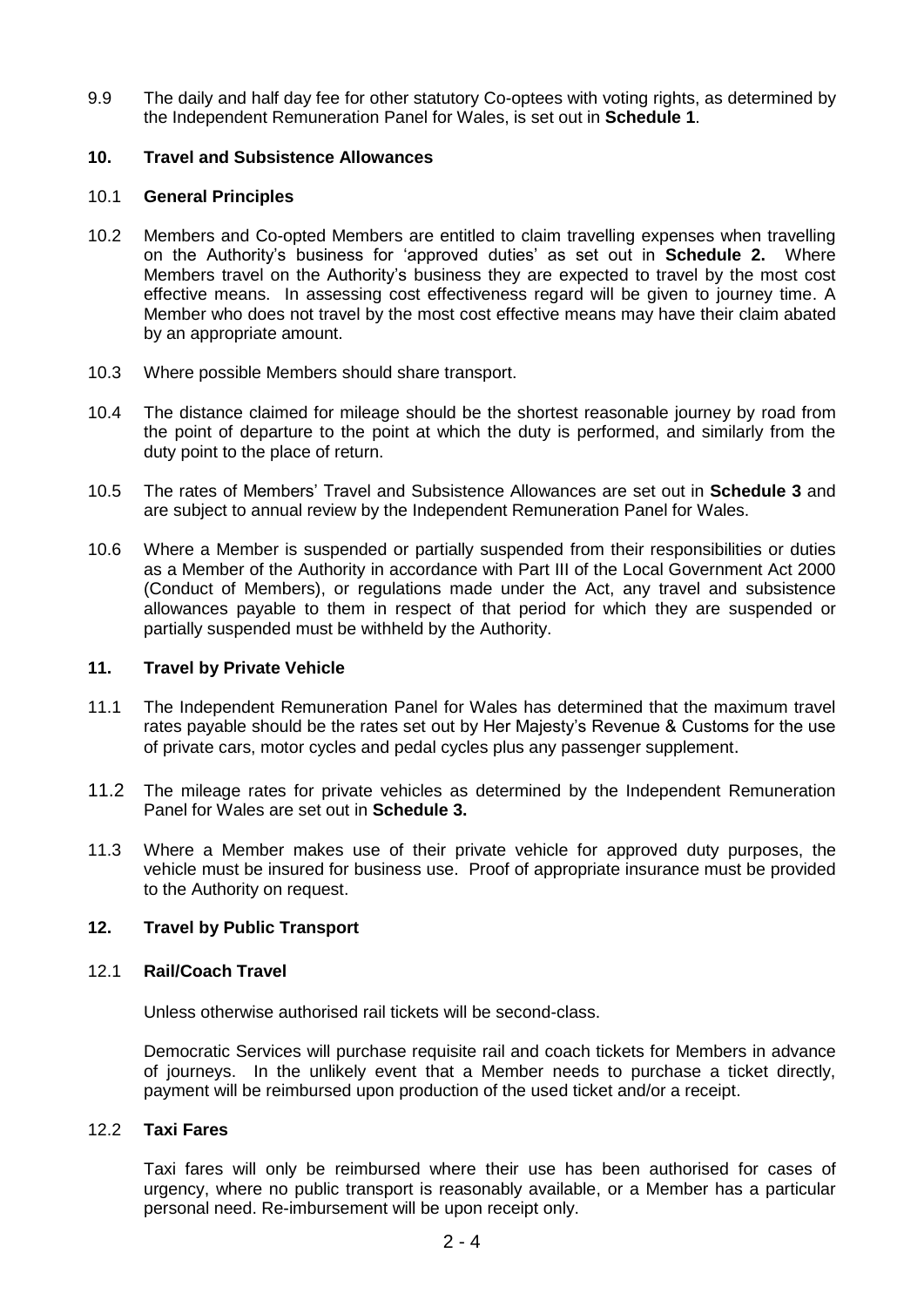# 12.3 **Air Fare (optional)**

Travel by air is permissible if it is the most cost effective means of transport. Authorisation of the Chief Executive is required and tickets will be purchased by Democratic Services.

## 12.4 **Travel Abroad**

Travel abroad on the Authority's business will only be permitted where authorised by Chief Executive. Democratic Services will arrange travel and accommodation.

#### 12.5 **Other Travel Expenses**

Members are entitled to reimbursement of toll fees, parking fees, overnight garaging and other necessary travel associated expenses. Re-imbursement will be upon receipt only.

## **13. Overnight Accommodation**

- 13.1 Overnight stays will only be permitted where the Authority's business extends to two days or more, or the venue is at such a distance that early morning or late night travel would be unreasonable. All overnight stays must receive prior authorisation from the Head of Democratic Services.
- 13.2 Overnight accommodation will be booked by Democratic Services. Wherever possible the overnight accommodation will be pre-paid or invoiced.
- 13.3 Direct booking of overnight accommodation by a Member will only be permitted in the event of an emergency. Reimbursement will only be made upon the production of a receipt and will be at a level deemed reasonable and not in excess of the rates set out in **Schedule 3**.

#### **14 Subsistence Allowance**

- 14.1 The day subsistence rate to meet the costs of meals and refreshments in connection with approved duties (including breakfast when not provided as part of overnight accommodation) is set out in **Schedule 3**. The maximum daily rate covers a 24 hour period and can be claimed for any meal that is relevant, providing such a claim is supported by receipt(s)
- 14. 2 No provision is made for subsistence claims within the County Borough.

## **15. Claims and Payments**

- 15.1 A claim for travel and subsistence allowances must be made in writing within two months of the end of the calendar month in which entitlement to allowances arises and must be accompanied by the relevant receipts.
- 15.2 Allowances will be paid by the Payroll Manager by direct bank credit.

## **16. Pensions**

16.1 The Authority shall enable its Members who are eligible to join the Local Government Pension Scheme.

## **17 Supporting the work of Authority Members**

17.1 The Independent Remuneration Panel for Wales expects Members to be provided with adequate support to carry out their duties and that the support provided should take account of the specific needs of individual Members. The Authority's Democratic Services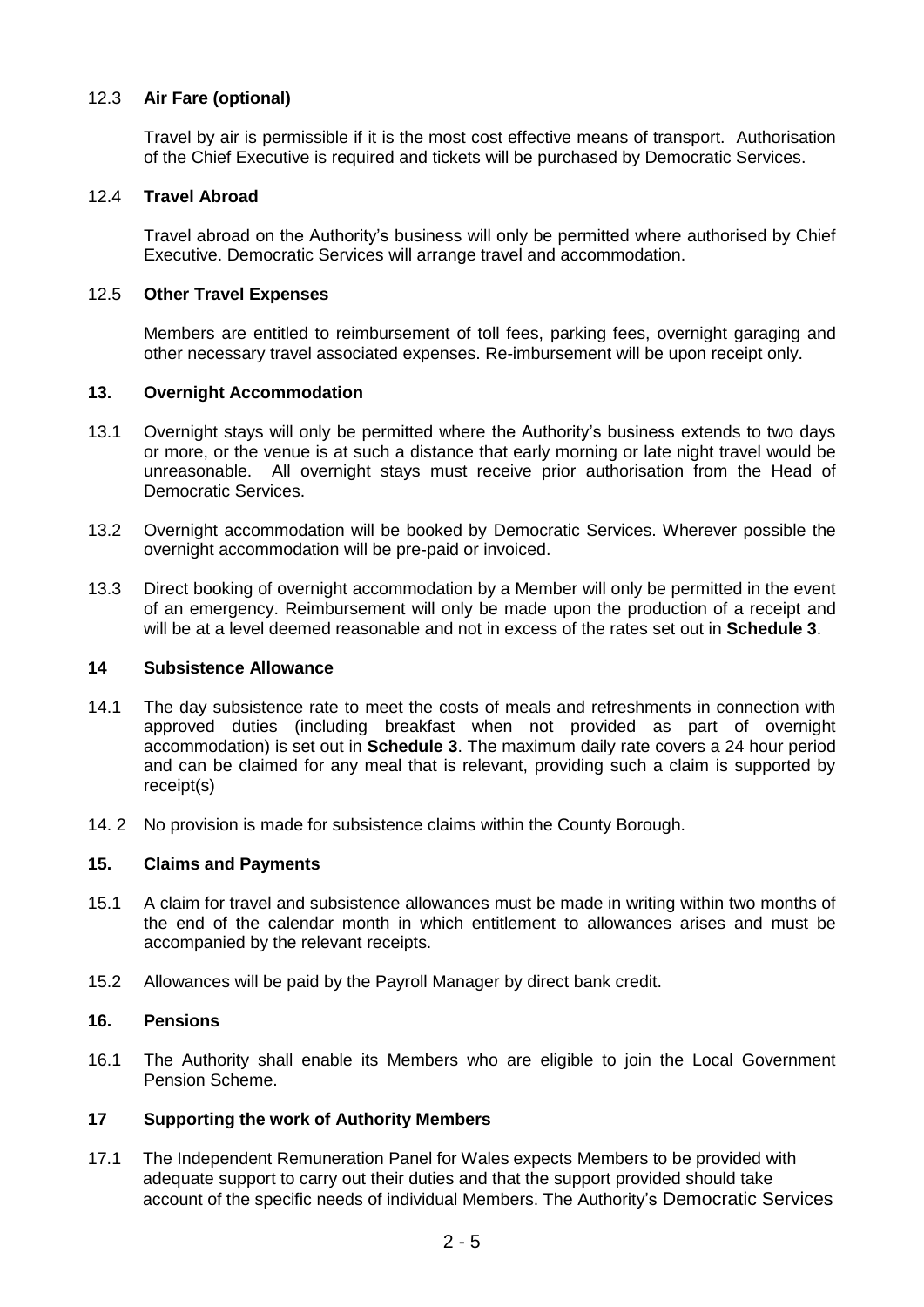Committee is required to review the level of support provided to Members and should take proposals for reasonable support to the full council.

- 17.2 All elected Members & Co-opted Members should be provided with adequate telephone, email and internet facilities to give electronic access to appropriate information.
- 17.3 Such support should be without cost to any Member. Deductions must not be made from Members' salaries as a contribution towards the cost of support which the Authority has decided is necessary for the effectiveness and or efficiency of Members.

#### **18 Compliance**

18.1 In accordance with the Regulations, the Authority must comply with the requirements of Independent Remuneration Panel for Wales in respect of the monitoring and publication of payments made to Members and Co-opted Members as set out in **Schedule 4.**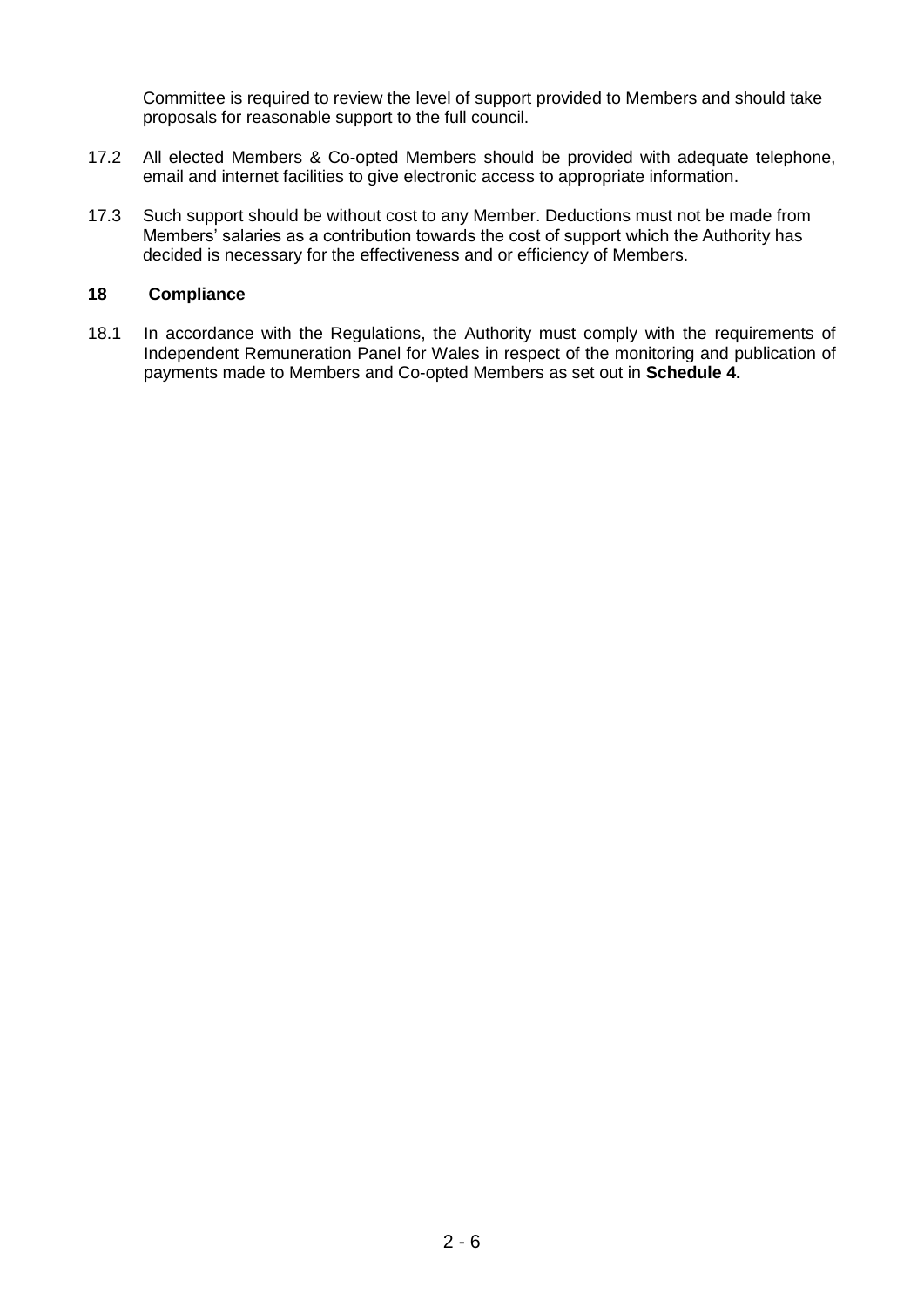**Members & Co-opted Members are reminded that expense claims are subject to both internal and external audit.**

# **SCHEDULE 1**

# **SCHEDULE OF REMUNERATION 2020-2021**

|                | <b>MEMBERS ENTITLED TO BASIC SALARY</b>              | <b>ANNUAL</b><br><b>AMOUNT OF</b><br><b>BASIC</b><br><b>SALARY</b> |
|----------------|------------------------------------------------------|--------------------------------------------------------------------|
|                | The following named elected members of the authority |                                                                    |
| $\mathbf{1}$   | <b>Elizabeth Aldworth</b>                            | £14,218                                                            |
| $\overline{2}$ | Alan Angel                                           | £14,218                                                            |
| 3              | John Bevan                                           | £14,218                                                            |
| 4              | <b>Phillip Bevan</b>                                 | £14,218                                                            |
| 5              | Carmen Bezzina                                       | £14,218*                                                           |
| 6              | <b>Alan Collis</b>                                   | £14,218                                                            |
| $\overline{7}$ | Shayne Cook                                          | £14,218                                                            |
| 8              | Donna Cushing                                        | £14,218                                                            |
| 9              | <b>Wynne David</b>                                   | £14,218                                                            |
| 10             | <b>Mike Davies</b>                                   | £14,218                                                            |
| 11             | <b>Kevin Dawson</b>                                  | £14,218                                                            |
| 12             | <b>Nigel Dix</b>                                     | £14,218                                                            |
| 13             | Colin Elsbury                                        | £14,218*                                                           |
| 14             | Kevin Etheridge                                      | £14,218                                                            |
| 15             | <b>Mark Evans</b>                                    | £14,218                                                            |
| 16             | <b>Andrew Farina-Childs</b>                          | £14,218                                                            |
| 17             | <b>Christine Forehead</b>                            | £14,218                                                            |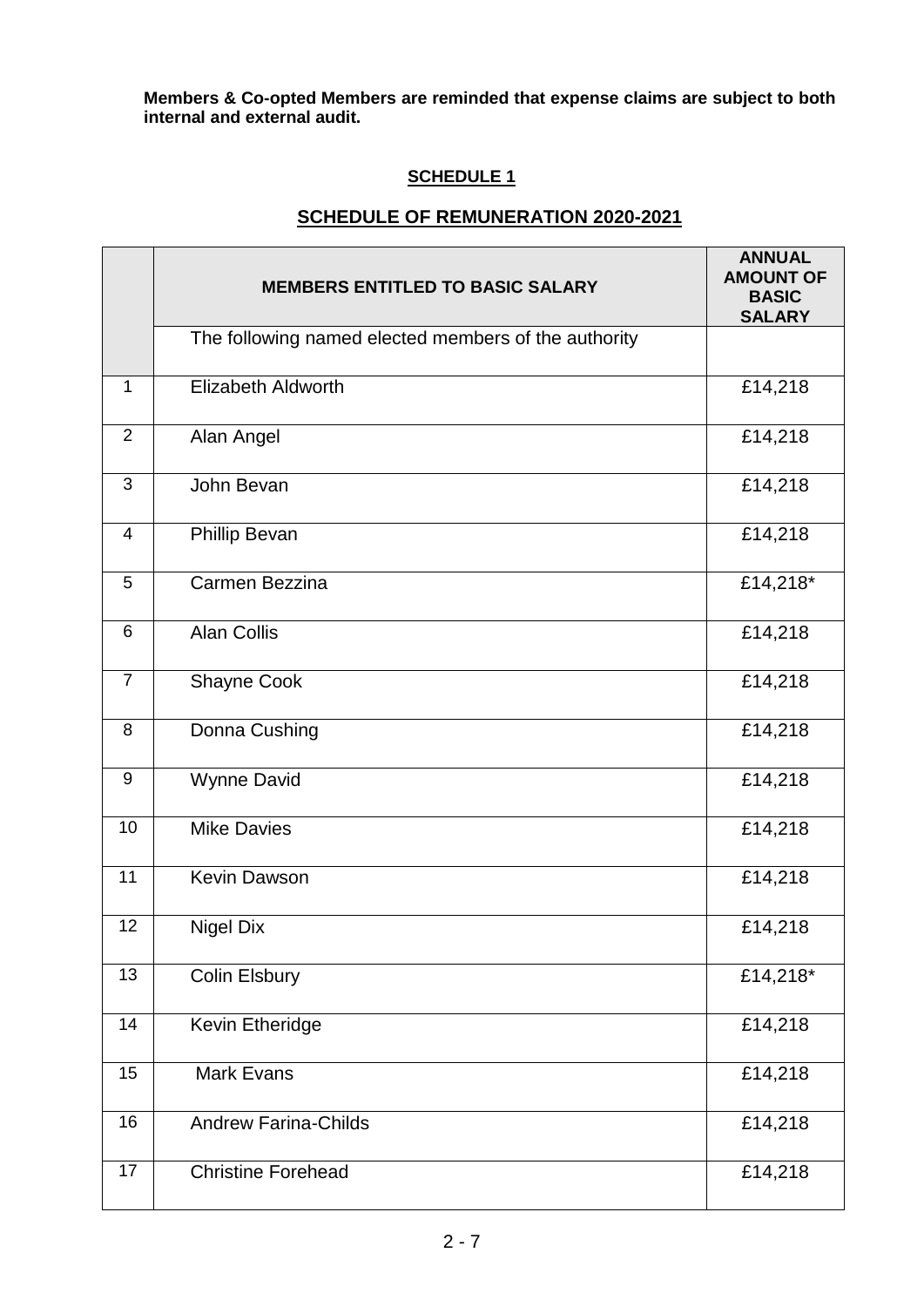| 18 | <b>Elaine Forehead</b> | £14,218  |
|----|------------------------|----------|
| 19 | <b>James Fussell</b>   | £14,218  |
| 20 | Ann Gair               | £14,218  |
| 21 | June Gale              | £14,218  |
| 22 | Rob Gough              | £14,218  |
| 23 | David Hardacre         | £14,218  |
| 24 | <b>Lindsey Harding</b> | £14,218  |
| 25 | <b>David Harse</b>     | £14,218  |
| 26 | <b>Derek Havard</b>    | £14,218  |
| 27 | Alan Higgs             | £14,218  |
| 28 | <b>Adrian Hussey</b>   | £14,218  |
| 29 | Martyn James           | £14,218  |
| 30 | <b>Vincent James</b>   | £14,218  |
| 31 | Leeroy Jeremiah        | £14,218  |
| 32 | Gary Johnston          | £14,218  |
| 33 | Stephen Kent           | £14,218  |
| 34 | Gez Kirby              | £14,218* |
| 35 | Arianna Leonard        | £14,218  |
| 36 | Philippa Leonard       | £14,218  |
| 37 | <b>Brenda Miles</b>    | £14,218  |
| 38 | <b>Gaynor Oliver</b>   | £14,218  |
| 39 | <b>Robert Owen</b>     | £14,218  |
| 40 | David Poole            | £14,218  |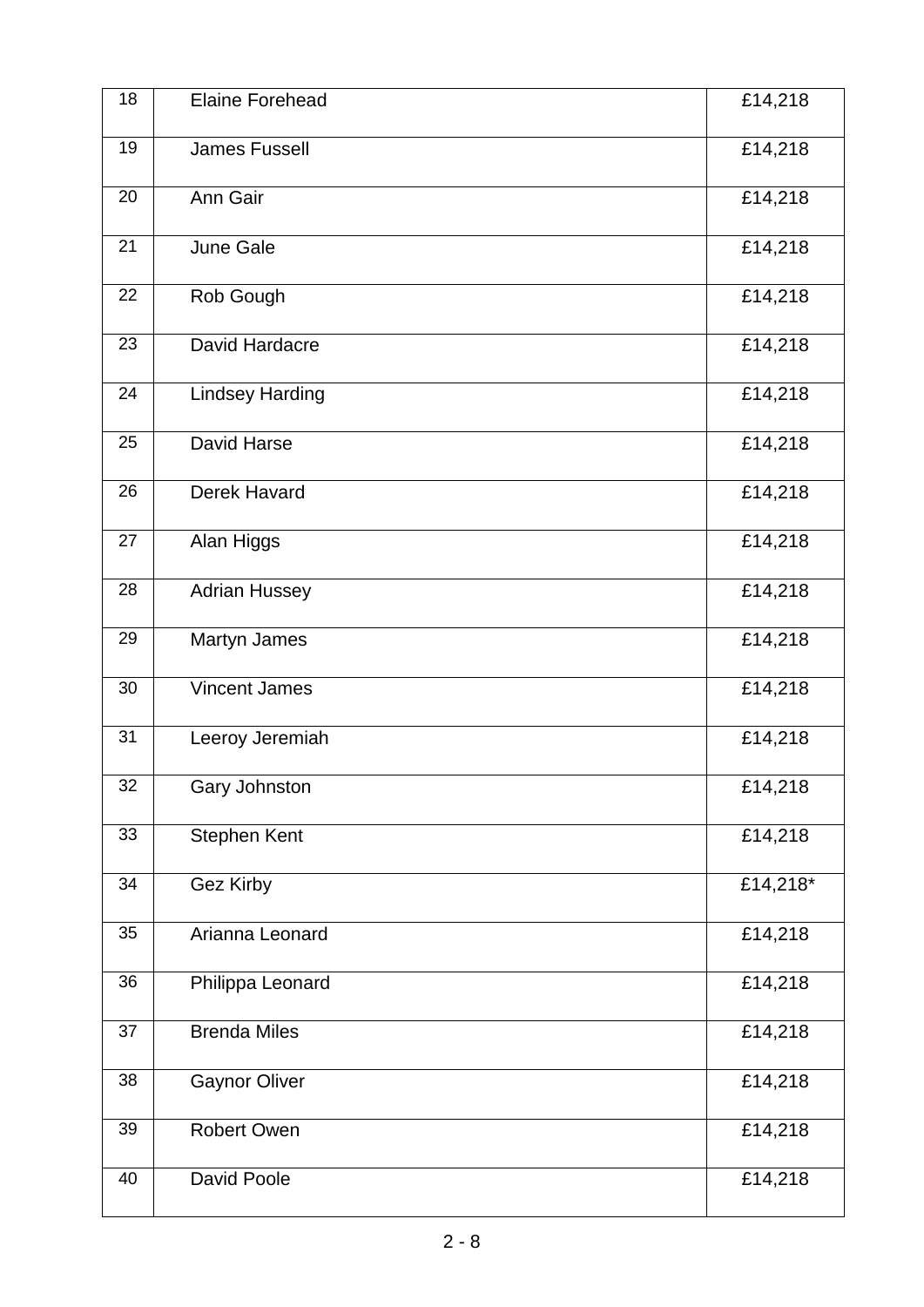| 41 | <b>Dianne Price</b>     | £14,218 |
|----|-------------------------|---------|
| 42 | <b>John Roberts</b>     | £14,218 |
| 43 | <b>Roy Saralis</b>      | £14,218 |
| 44 | <b>Jon Scriven</b>      | £14,218 |
| 45 | <b>Graham Simmonds</b>  | £14,218 |
| 46 | <b>Steve Skivens</b>    | £14,218 |
| 47 | John Taylor             | £14,218 |
| 48 | <b>Carl Thomas</b>      | £14,218 |
| 49 | <b>Andrew Whitcombe</b> | £14,218 |
| 50 | <b>Ross Whiting</b>     | £14,218 |
| 51 | <b>Lindsay Whittle</b>  | £14,218 |
| 52 | Tom Williams            | £14,218 |
| 53 | <b>Walter Williams</b>  | £14,218 |
| 54 | Ben Zaplatynski         | £14,218 |

Those Councillors indicated \* have forgone the salary increase for 2020/21 and this has continued for previous increases

|    | <b>SENIOR SALARIES ENTITLEMENTS</b><br>(includes basic salary)                       |                          | <b>ANNUAL</b><br><b>AMOUNT OF</b><br><b>SENIOR</b><br><b>SALARY</b> |
|----|--------------------------------------------------------------------------------------|--------------------------|---------------------------------------------------------------------|
|    | <b>ROLE</b>                                                                          | <b>MEMBER</b>            |                                                                     |
| 1. | <b>Leader of Council</b>                                                             | Philippa<br>Marsden      | £49,450                                                             |
| 2. | Deputy Leader & Cabinet Member for<br>Regeneration Transportation and Sustainability | Sean Morgan              | £32,700                                                             |
| 3. | Deputy Leader & Cabinet Member for Education<br>and Achievement                      | <b>Barbara Jones</b>     | £32,700                                                             |
| 4. | <b>Cabinet Member for Corporate Services</b>                                         | Colin Gordon             | £30,450                                                             |
| 5. | Cabinet Member for Finance, Performance and<br>Planning                              | Eluned<br><b>Stenner</b> | £30,450                                                             |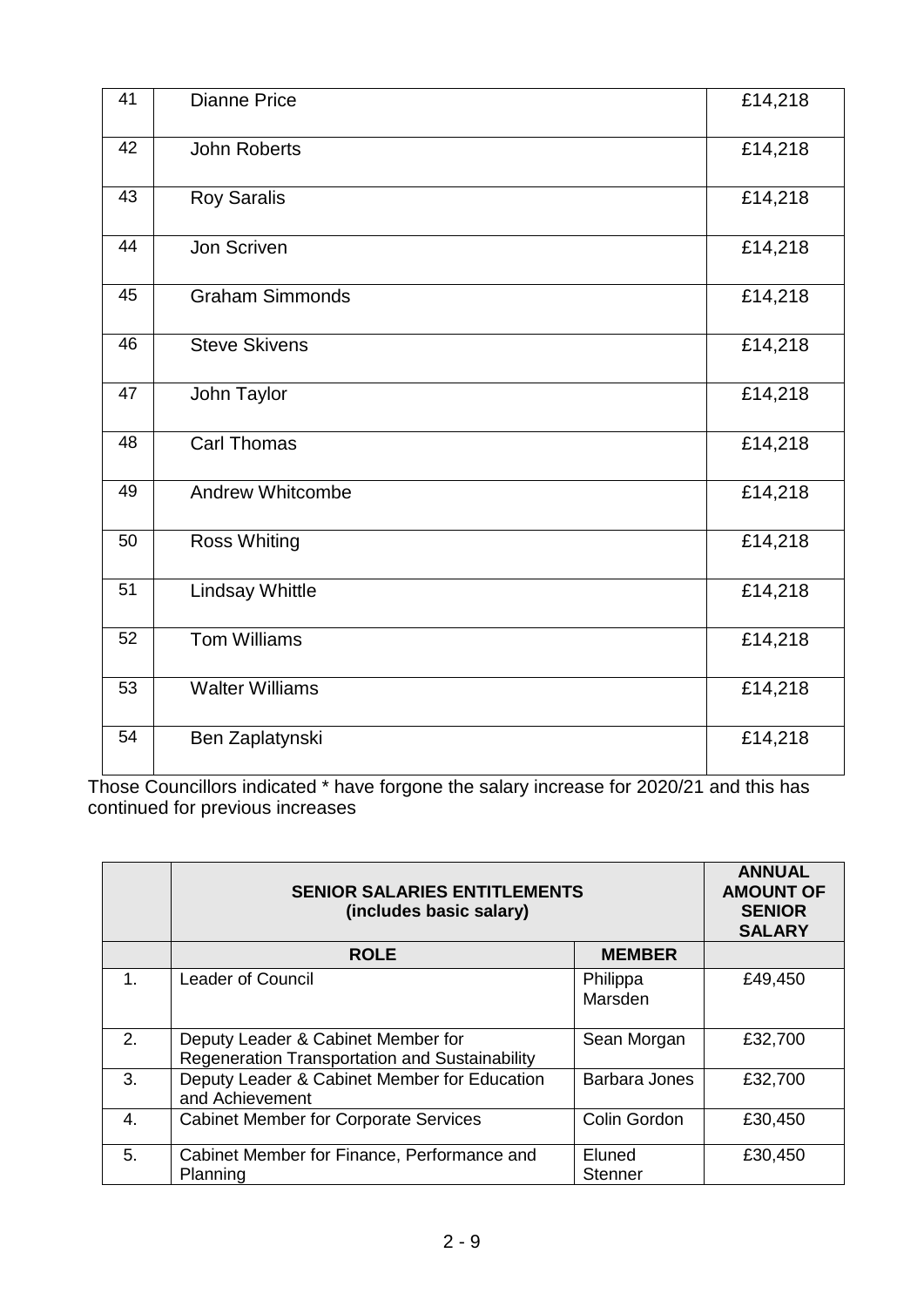|                                                                                            | <b>SENIOR SALARIES ENTITLEMENTS</b><br>(includes basic salary)           |                          | <b>ANNUAL</b><br><b>AMOUNT OF</b><br><b>SENIOR</b><br><b>SALARY</b> |
|--------------------------------------------------------------------------------------------|--------------------------------------------------------------------------|--------------------------|---------------------------------------------------------------------|
|                                                                                            | <b>ROLE</b>                                                              | <b>MEMBER</b>            |                                                                     |
| 6.                                                                                         | Cabinet Member for Social Care and Wellbeing                             | <b>Carl Cuss</b>         | £30,450                                                             |
| 7.                                                                                         | Cabinet Member for Environment and<br><b>Neighbourhood Services</b>      | Nigel George             | £30,450                                                             |
| 8.                                                                                         | Cabinet Member for Homes, Places and Tourism                             | Lisa Phipps              | £30,450                                                             |
| 9.                                                                                         | Vacant Cabinet Member post                                               |                          |                                                                     |
| 10.                                                                                        | Chair of Policy and Resources/ Partnerships<br><b>Scrutiny Committee</b> | James<br>Pritchard       | £22,918                                                             |
| 11.                                                                                        | Chair of Environment & Sustainability Scrutiny<br>Committee              | <b>Tudor Davies</b>      | £22,918                                                             |
| 12.                                                                                        | <b>Chair of Education Scrutiny Committee</b>                             | <b>Teresa Parry</b>      | £22,918                                                             |
| 13.                                                                                        | <b>Chair of Social Services Scrutiny Committee</b>                       | Lyndon<br><b>Binding</b> | £22,918                                                             |
| 14.                                                                                        | <b>Chairperson of Licensing Committee</b>                                | Denver<br>Preece         | £22,918                                                             |
| 15.                                                                                        | Chairperson of Audit Committee                                           | Margaret<br>Sargent      | £22,918                                                             |
| 16.                                                                                        | <b>Chairperson of Planning Committee</b>                                 | Michael<br>Adams         | £22,918                                                             |
| 17.                                                                                        | Leader Of The Largest Opposition Group                                   | Colin Mann               | £22,918                                                             |
| 18.                                                                                        | Chair Housing and Regeneration Scrutiny<br>Committee                     | John<br>Ridgewell        | £22,918                                                             |
| A maximum of [18] senior salary for Caerphilly County Borough Council may be paid and this |                                                                          |                          |                                                                     |
| has not been exceeded.                                                                     |                                                                          |                          |                                                                     |

| <b>ENTITLEMENT TO CIVIC SALARIES</b>     |                      | <b>ANNUAL</b><br><b>AMOUNT OF</b> |
|------------------------------------------|----------------------|-----------------------------------|
| <b>ROLE</b>                              | <b>MEMBER</b>        | <b>CIVIC SALARY</b>               |
| Civic Head (Mayor / Chair)               | Julian<br>Simmonds   | £22,918                           |
| Deputy Civic Head (Deputy Mayor / Chair) | <b>Carol Andrews</b> | £17,918                           |

| <b>ENTITLEMENT AS STATUTORY CO-OPTEES</b>                              |               | <b>AMOUNT OF</b><br><b>CO-OPTEES</b>  |
|------------------------------------------------------------------------|---------------|---------------------------------------|
| <b>ROLE</b>                                                            | <b>MEMBER</b> | <b>ALLOWANCES</b>                     |
| <b>Chairperson Of Standards Committee</b>                              | Mr D Lewis    | £256 Daily Fee<br>£128 1/2 Day<br>Fee |
| Parent Governor representative, Education<br><b>Scrutiny Committee</b> | Mr M. Barry   | £198 Daily Fee<br>£99 1/2 Day Fee     |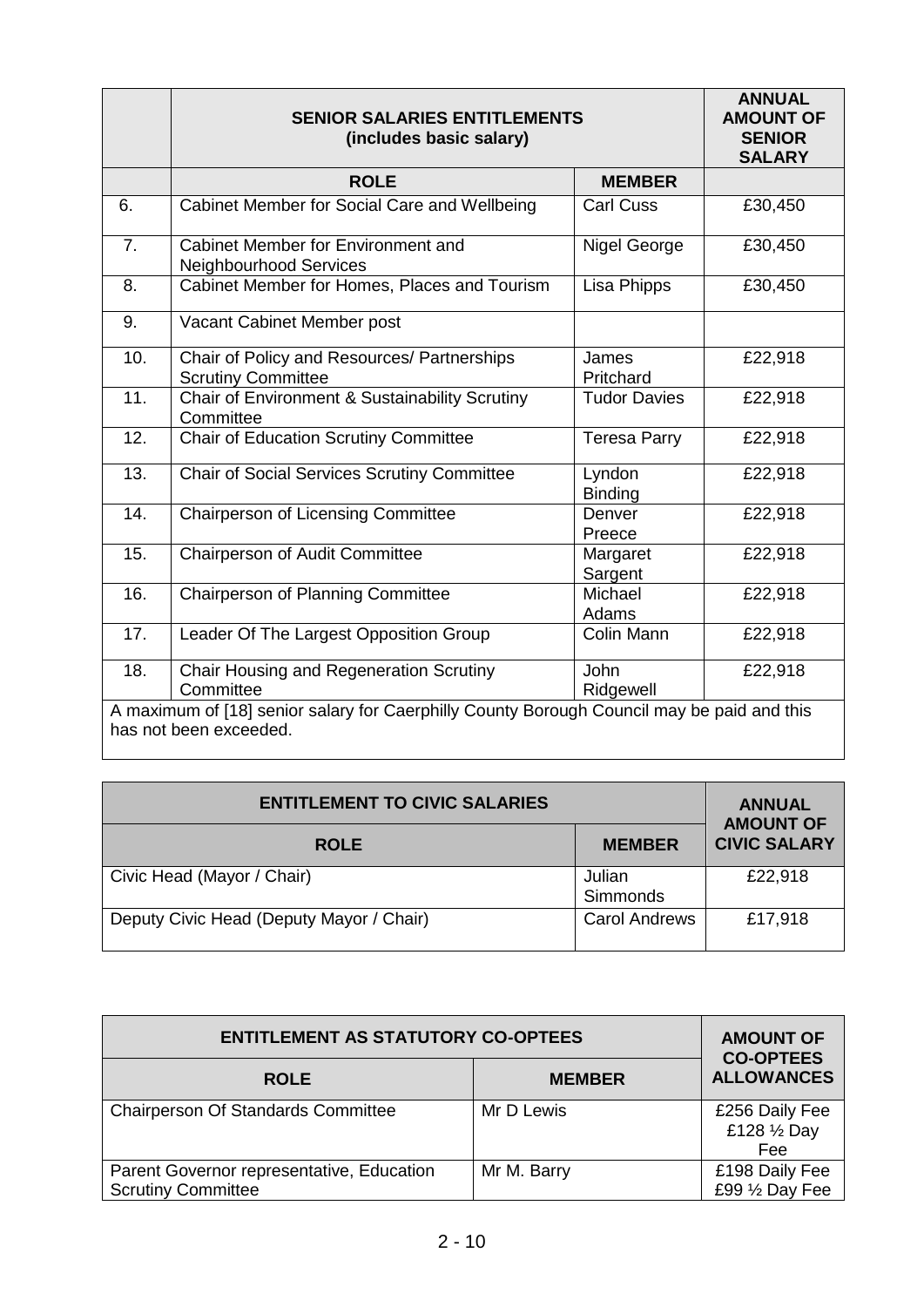| <b>ENTITLEMENT AS STATUTORY CO-OPTEES</b>                              | <b>AMOUNT OF</b><br><b>CO-OPTEES</b>               |                                                         |
|------------------------------------------------------------------------|----------------------------------------------------|---------------------------------------------------------|
| <b>ROLE</b>                                                            | <b>MEMBER</b>                                      | <b>ALLOWANCES</b>                                       |
| Parent Governor representative, Education<br><b>Scrutiny Committee</b> | Mr R. Morgan (up until<br>31.7.20                  | £198 Daily Fee<br>£99 1/2 Day Fee                       |
| <b>Church Representative, Education Scrutiny</b><br>Committee          | Mr M. Western (up until<br>31.7.20                 | £198 Daily Fee<br>£99 1/2 Day Fee                       |
| Co-opted Member, Standards Committee                                   | Mr P. Brunt                                        | $£198 - Full Day$<br>or £99 Half Day<br>(up to 4 hours) |
| Co-opted Member, Standards Committee                                   | <b>Community Councillor Mrs</b><br><b>G</b> Davies | $£198 - Full Day$<br>or £99 Half Day<br>(up to 4 hours) |
| Co-opted Member, Standards Committee                                   | Mr J Card                                          | $£198 - Full Day$<br>or £99 Half Day<br>(up to 4 hours) |
| Co-opted Member, Standards Committee                                   | Mrs L Davies                                       | $£198 - Full Day$<br>or £99 Half Day<br>(up to 4 hours) |
| Co-opted Member, Standards Committee                                   | Mr C Finn                                          | $£198 - Full Day$<br>or £99 Half Day<br>(up to 4 hours) |
| Vice Chair, Audit Committee                                            | Mr N. Yates                                        | $£198 - Full Day$<br>or £99 Half Day<br>(up to 4 hours) |

**NOTE:** Home broadband lines are offered to all Councillors or they will be provided with a secure key to enable them to access their Email via WiFi if they so wish.

# **SCHEDULE 2**

## **Approved duties**: -

- attendance at a meeting of the Authority or of any committee of the Authority or of any body to which the Authority makes appointments or nominations or of any committee of such a body;
- attendance at a meeting of any association of authorities of which the Authority is a member;
- attendance at any other meeting the holding of which is authorised by the Authority or by a committee of the Authority or by a joint committee of the Authority and one or more other Authorities;
- a duty undertaken for the purpose of or in connection with the discharge of the functions of Cabinet;
- a duty undertaken in pursuance of a standing order which requires a Member or Members to be present when tender documents are opened;
- a duty undertaken in connection with the discharge of any function of the Authority which empowers or requires the Authority to inspect or authorise the inspection of premises;
- attendance at any training or developmental event approved by the Authority or its Cabinet;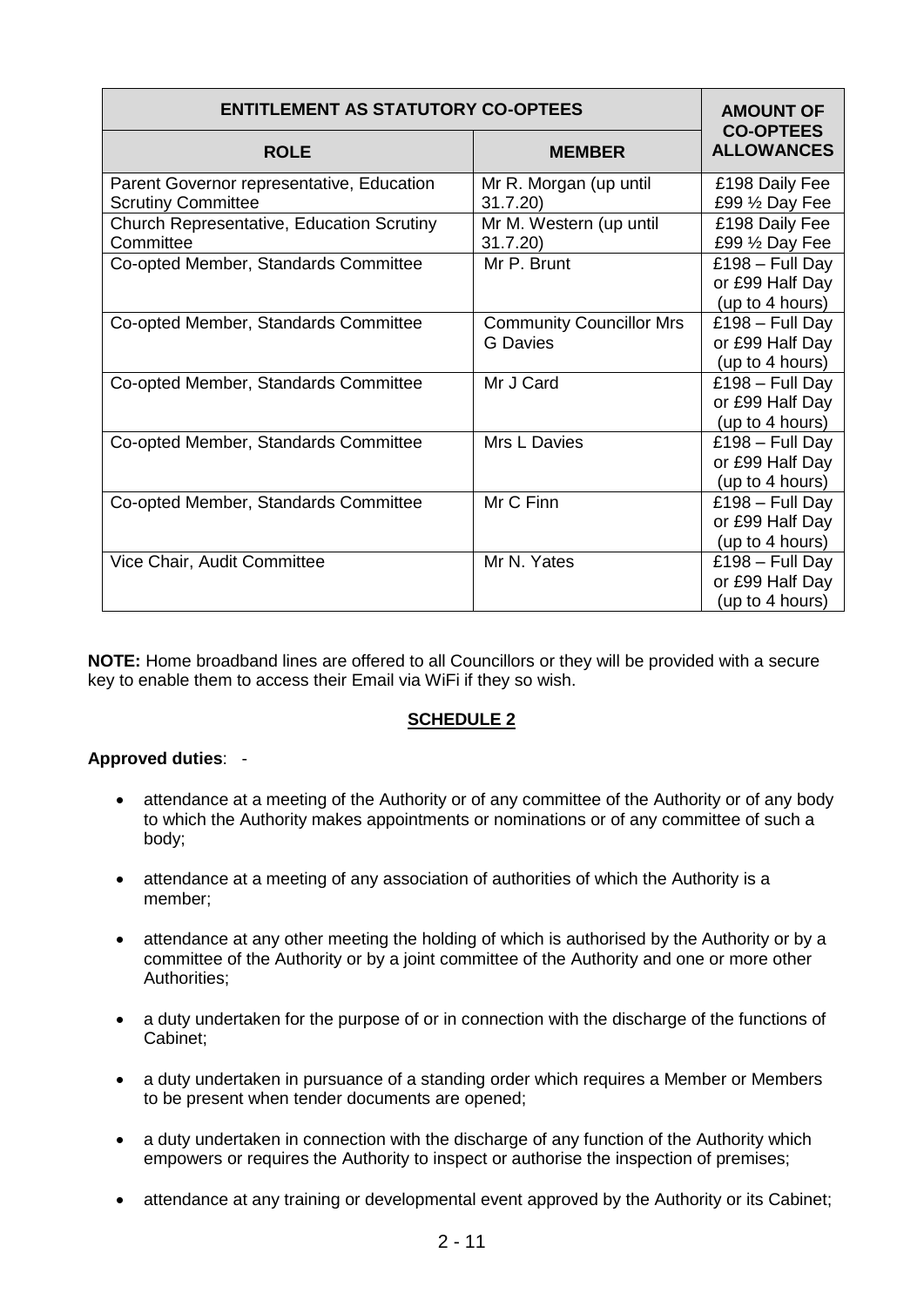• the following duties which have been approved by Council:

*NOTE: The Council has decided not to allow for claims for travel within Members' Wards.*

# **SCHEDULE 3**

## **Mileage Rates**

| All sizes of private motor vehicle<br>Up to 10,000 miles<br>Over 10,000 miles | 45 pence per mile<br>25 pence per mile |
|-------------------------------------------------------------------------------|----------------------------------------|
| <b>Private Motor Cycles</b><br><b>Pedal Cycles</b>                            | 24 pence per mile<br>20 pence per mile |
| Passenger supplement                                                          | 05 pence per mile                      |

## **Subsistence Allowance**

The day subsistence rate is up to a maximum of £28 and covers a 24 hour period and can be claimed for any meal if relevant provided such a claim is supported by receipts.

Re-imbursement of alcoholic drinks is not permitted.

## **Overnight Stay**

The maximum allowances for an overnight stay are £200 for London and £95 for elsewhere. A maximum of £30 is available for an overnight stay with friends or relatives whilst on approved duty.

# **SCHEDULE 4**

## **Compliance**

- The Authority will arrange for the publication on the council's website the total sum paid by it to each Member and C-opted Member in respect of salary, allowances, fees and reimbursements not later than 30 September following the close of the year to which it relates. In the interests of transparency this will include remuneration from all public service appointments held by elected Members.
- The Authority will publish on the council's website a statement of the basic responsibility of a councillor and role descriptors for senior salary office holders, which clearly identify the duties expected.
- The Authority will publish on the council's website the annual schedule of Member Remuneration not later than 31 July of the year to which the schedule refers.
- The authority will send a copy of the schedule to the Independent Remuneration Panel for Wales not later than 31 July of the year to which the schedule refers.
- The Authority will maintain records of Member/Co-opted Members attendance at meetings of council, cabinet and committees and other approved duties for which a Member/Coopted Member submits a claim for reimbursement.